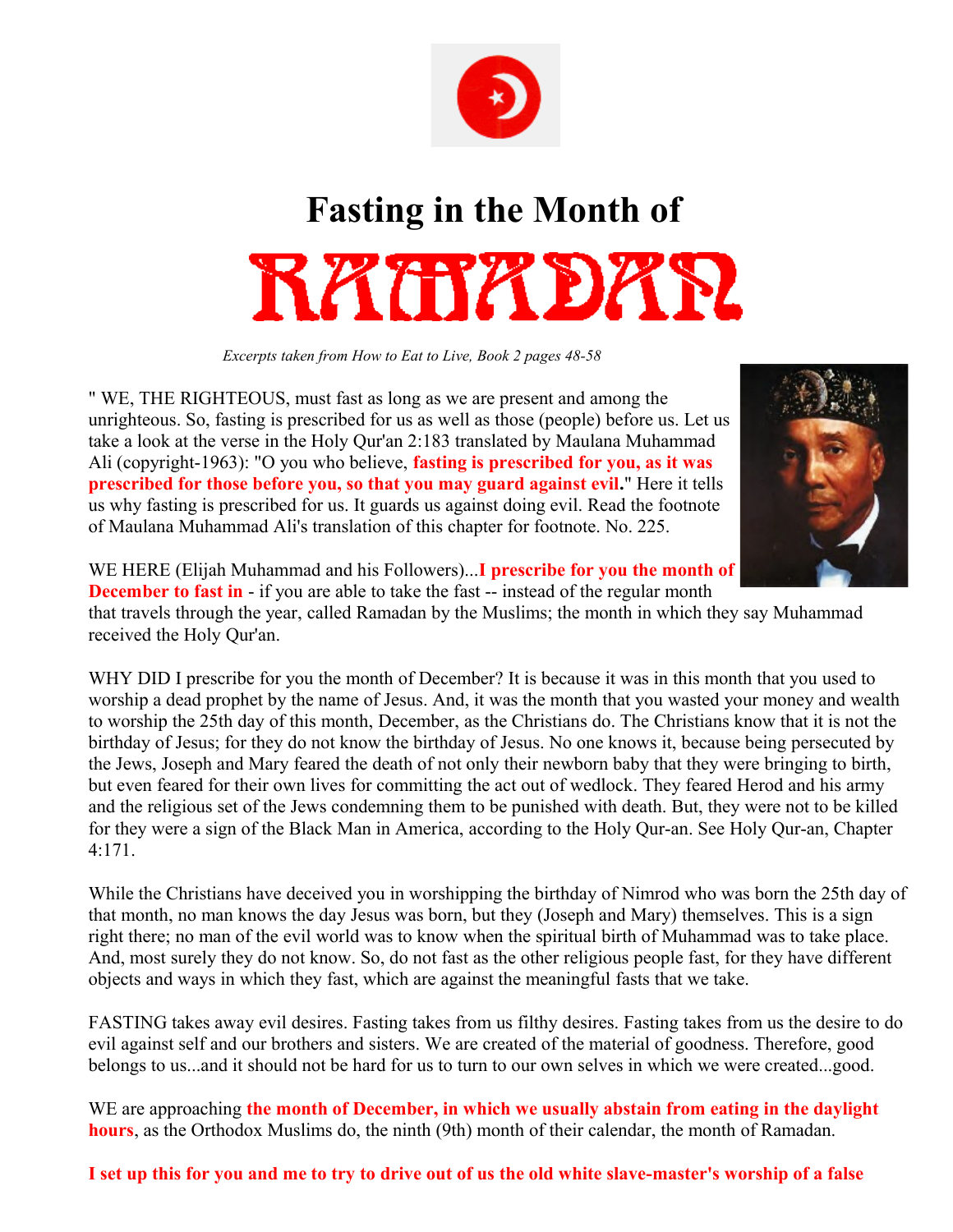## **birthday (December 25th) of Jesus**.

ALLAH (God) Who Came in the Person of Master Fard Muhammad, to Whom Praises are due forever, Taught me, that Jesus was not even born during the entire month of December.

THE scholars agree, that according to their history, Jesus could not have been born in December.

ALLAH (God) Taught me that Jesus was born between the first and the second week in September instead of December. But, no one knew the day of Jesus' birth except Joseph and Mary.

BECAUSE of the Jews' hot prosecution against the birth of Jesus, the exact day of his birth was kept a secret, from the public. So, to break my people up from the worship of a false birthday of Jesus, we turned to abstaining from eating in the daylight hours during the month of December. This is, in no way, a FAST!

WHEN we abstain from food for short a time as for early morning until after sundown and darkness begins to appear -- we cannot call this a FAST, for we are eating the same way that we have always been eating (one meal a day). IT is no FAST to me and to my followers to eat a meal after sundown. We cannot call it a FAST!

A Fast should be from two (2) to three (3) days without eating food. If we are seeking spiritual advancement, we should fast for three days.

IN the case of the Orthodox Muslims worshipping Ramadan by not eating until after sunset, and darkness approaches (they can eat all night long if they want to, until the next morning at dawn) --they call this a FAST!

They say that they do this in the Month of Ramadan because Ramadan is the month in which the Holy Qur'an was revealed to Muhammad.

BUT, the way that I understand scripture, it teaches us that Muhammad received the Holy Qur-an over a period of twenty-three (23) years.

MUHAMMAD did not receive the Holy Qur-an in one night or in one day. And, if he received the whole Holy Qur'an in the month of Ramadan, WHY FAST in that month?

IF we are given what we want (Holy Qur'an) in that month, without FASTING, I cannot understand why we should FAST in the month of Ramadan, for the first revelation of the Holy Qur'an was already given in that month, without FASTING.

IT would look more proper for us to be rejoicing over the great salvation (Holy Qur'an) that Allah (God) sent to us, in the month of Ramadan.

If you can convince me it is necessary to Fast in the month of Ramadan because of Muhammad receiving the Holy Qur-an, or the first revelation of the Holy Qur'an, then I will go along with it. However since the Quran was received over a period of years, I am very much baffled in trying to understand why we should FAST in the month of Ramadan.

WE should be rejoicing because of receiving the Holy Qur'an and we should teach others to rejoice throughout the month of Ramadan, if it is because the Holy Qur'an was revealed in that month.

OF COURSE, this is the Arab way, in their religious belief, that they should FAST. But I do say that it is not necessary to FAST to get something that you have already received.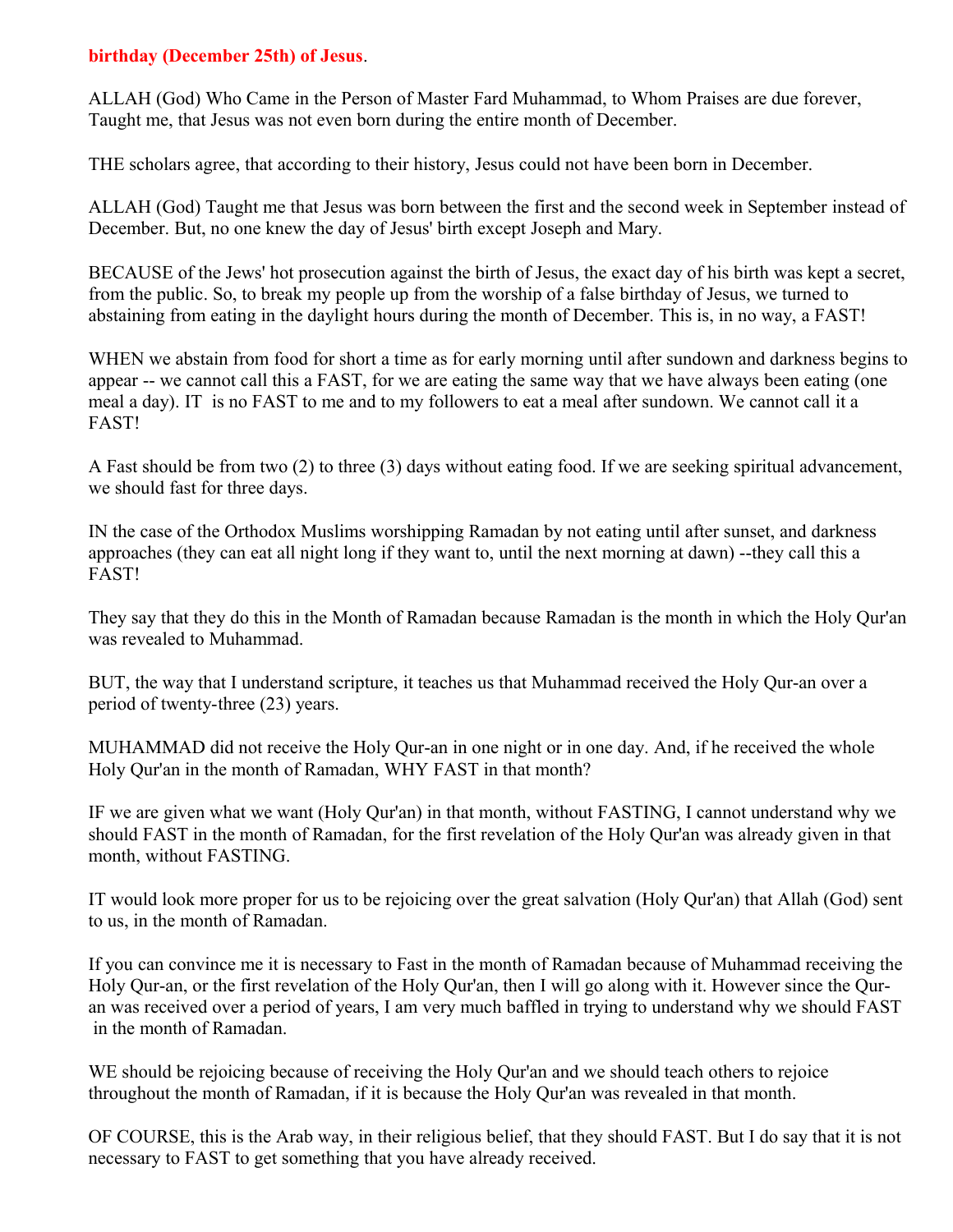WE should all thank Allah and be grateful to Allah (God) for Giving us the truth, or the Great Revelation (Holy Qur'an), that will guide us into a clearer truth than we have had in the past.

SO, I am not asking my followers to FAST in the month of December because of the birth of a prophet (Jesus) nor do we want to worship his birth or worship because some great revelation was sent down to another prophet. No, it is just to keep my followers from worshipping falsehood, instead of truth, and to prevent them from spending their money in the falsehood of Santa Claus.

There are so many untruths that the people of untruth (white race) have mislead us in. We must come out of untruth, we must come out of falsehood.

I do know that FASTING is good. I have tried FASTING for many years myself. I do know that FASTING is good for our health and FASTING is good for our spiritual advancement.

IT is actually good for us to take a FAST and abstain from eating food for a period of days.

But, you are not actually FASTING when you are going to eat everyday, regardless to what time you may set for the meal. If you eat within twenty-four (24) hours, you cannot really consider it as a FAST.

AND, so I say to my followers, WE ARE NOT FASTING (in December) we are just abstaining from taking part with false worship. We abstain from eating meat throughout the moth of Ramadan--the month of December.

IT is good for us to abstain from eating meat, for we should not eat meat at all. Meat is not good for our health nor our body.

ACTUALLY by nature, we are not made to live off meat.

ALLAH (God) Who Came in the Person of Master Fard Muhammad, to Whom Praises are due forever, Taught me, that no meat is good for us, except the little young pigeon (squab) that has never flown from its nest. But, we eat meat."

"FASTING is a great act upon true Believers of the true religion of God (Islam). This also helps prolong our lives.

It is prescribed for us in the Law of the religion of Islam (Holy Qur-an). All Muslims who respect fasting should take the fast of Ramadan. We are not taking the month of Ramadan as prescribed in the Holy Qur-an. We take the Christians' month (December, the twelfth month), instead of the ninth month.

This month I prescribe for you to fast (the twelfth month of the Christian year) for the purpose of getting you away from the false teaching of the Jesus' Birth on the 25th of December. God Has Taught Me that he was born between the first and second week of September and not December.

This day, (the 25th of December) He taught Me was the birth date of that demon Nimrod, who was born in the Seventeenth century of Moses' era before the birth of Jesus.

He was so wicked that the Scholars and Scientists of Scripture of the Prophets do not like to teach you of this history of Nimrod. **And, if it was the birthdate of righteous Prophet, Jesus, you most certainly in your celebration of the 25th of December have not been showing a clean and holy celebration of a righteous person with your drunkenness and your gambling. Your everything-but-right is committed on the 25th** day of December in celebrating the birth of a righteous man. But, you are not doing so for righteousness, you are celebrating the birth date of an evil person and the white Christians will send you all the whiskey and